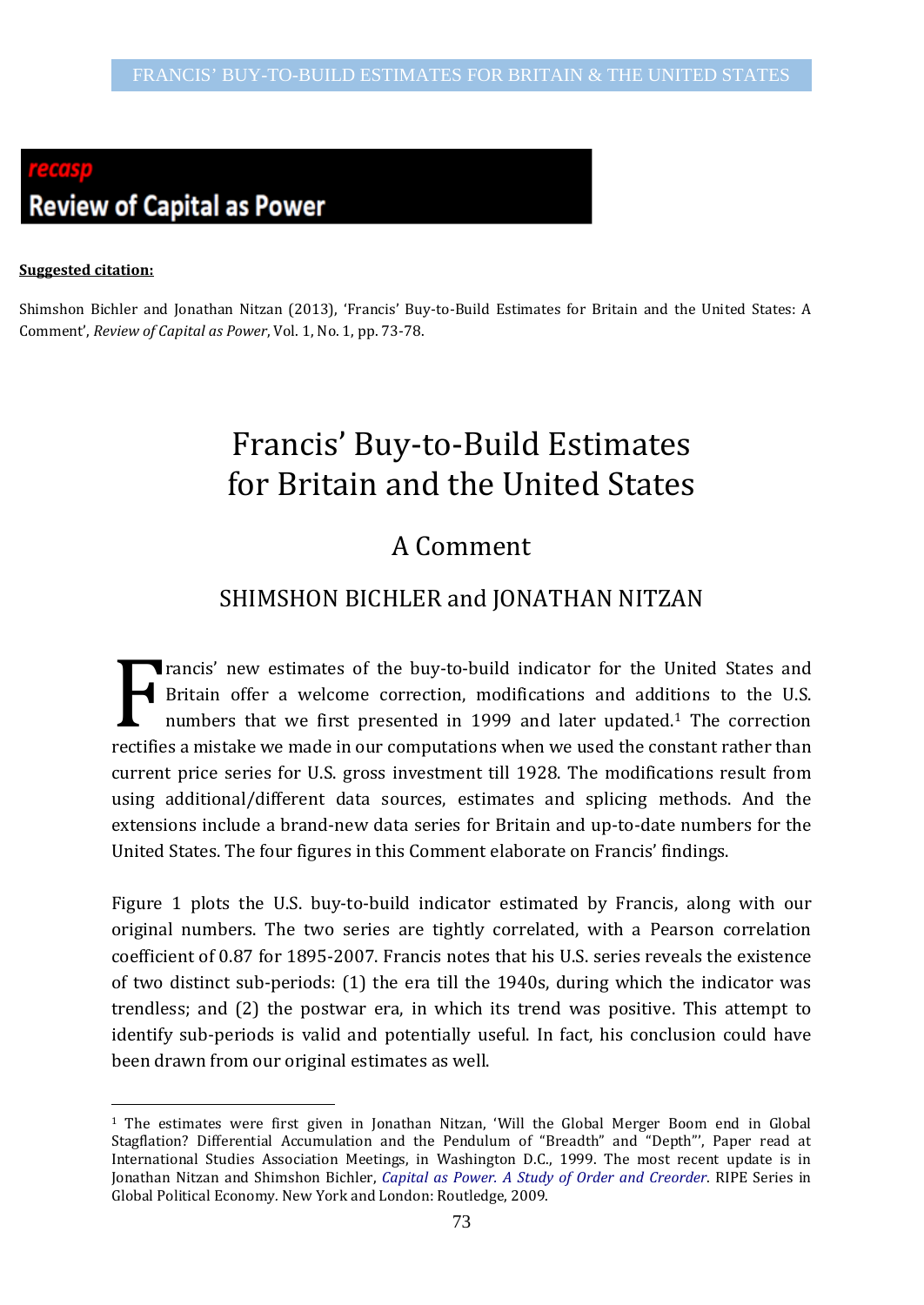

Figure 1 **Two Estimates of the U.S. Buy-to-Build Indicator**

However, in and of itself, the identification of these two sub-periods does not seem to invalidate our original, broader claim; namely, that over the *longer haul*, the buy-tobuild ratio tends to rise.

Both series in Figure 1 show four 'high points': (1) the peak of the 'monopoly wave' in 1899-1901; (2) the peak of the 'oligopoly wave' in 1929-30; (3) the peak of the 'conglomerate wave' in 1968; and (4) the peak of the 'global wave' in 1999-2000. Furthermore, with the exception of the second peak, each 'high point' is higher than the previous one – and that relationship holds for both series.

So the key issue is the exceptionally high value of the 1899-1901 peak: does this high value invalidate our claim that the series as whole trends upward?

In our opinion, the answer is no.

The buy-to-build indicator is not like the seemingly eternal business cycle: it has a definite – and fairly recent – starting point. It acquired a positive value probably

NOTE: The last data points are 2012 for Francis' series and 2007 for Nitzan & Bichler's series.

SOURCE: Joseph Francis, 'The Buy-to-Build Indicator: New Estimates for Britain and the United States'; Jonathan Nitzan and Shimshon Bichler, *[Capital as Power. A Study of Order and](http://bnarchives.yorku.ca/259/)  [Creorder](http://bnarchives.yorku.ca/259/)*, London & New York, Routledge, 2009.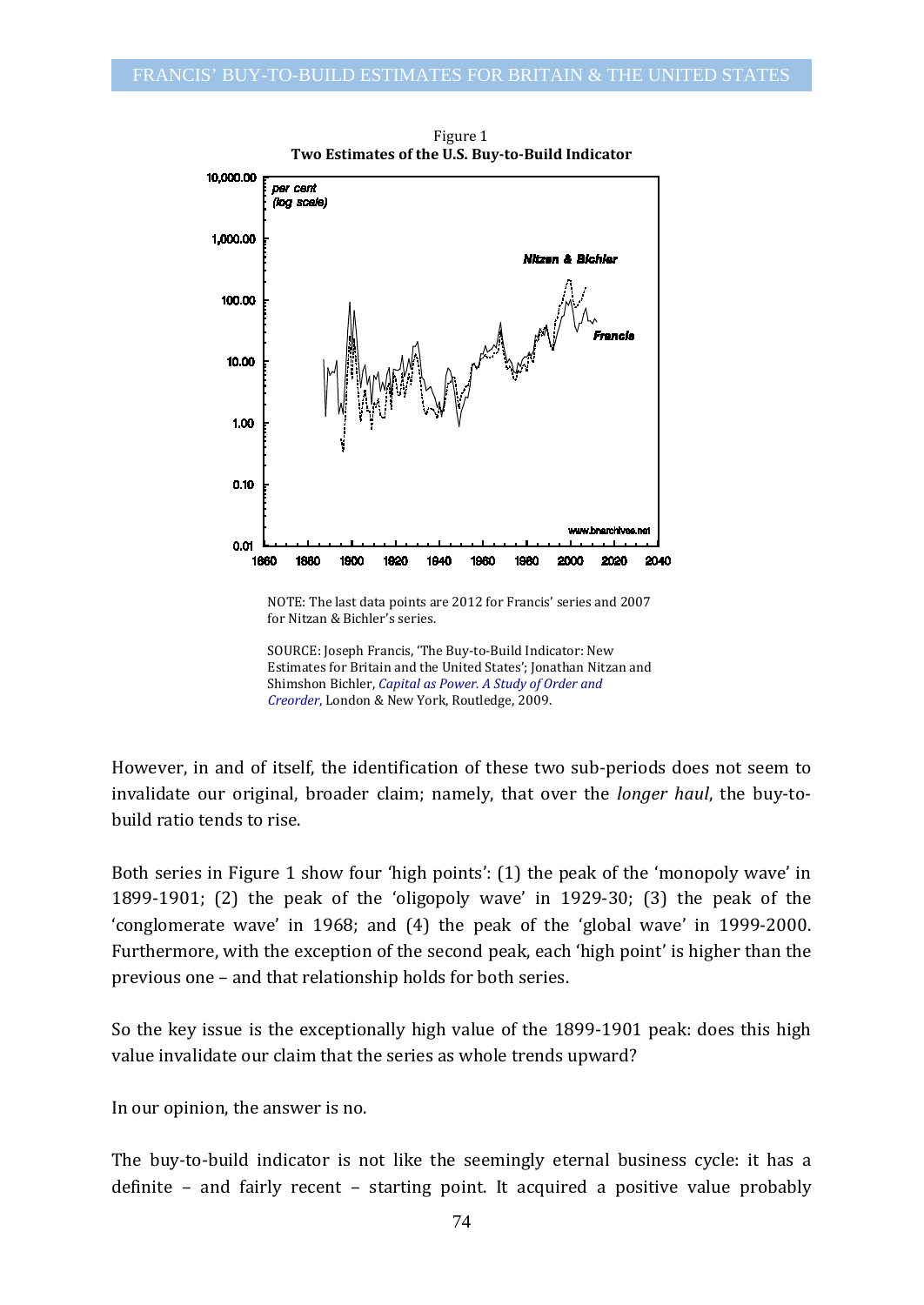sometime in the 1870s or early 1880s, when mergers and acquisitions first emerged as a meaningful phenomenon together with the modern corporation and the associated market for corporate equities and bonds. Prior to that point, when there was little to acquire or merge with, the buy-to-build indicator had no clear meaning.

Now, note that Francis' series begins not in the 1860s or the 1870s, but in the late 1880s, when the value of the buy-to-build ratio was already around 10. Unfortunately, there are no prior data on mergers and acquisitions, so the value of the indicator for earlier years remains known. But we can be pretty certain that during the preceding period the indicator was significantly lower, and that, at some point, it was close to or equal to zero. If we were to prefix Francis' series with these unknown yet surely smaller numbers, the long-term trend of the full series would have been visibly positive – even with the 'trendless' sub-period of 1880-1940.

Figure 2 offers a statistical illustration of these conjectures. The chart plots Francis' U.S. series for 1887-2012 (solid line), prefixed by an extrapolation of what the earlier data might have looked like (dashed series). To extrapolate the numbers, we make the conservative assumption that the buy-to-build ratio in 1860 was 1 per cent (the actual number was probably lower or even nil). We then compute the exponential growth rate that would have made this ratio reach 10.73 per cent in 1887 (Francis' first observation). Finally, we multiply the simulated smooth growth series by a random number that is greater than zero but smaller than one, in order to give the extrapolated series the more ragged appearance it probably had.

The figure displays two long-term growth trends – one for Francis' actual estimates (solid line), the other for his estimates augmented by our extrapolation (dashed line). Both trends are positive: the first grows at 1.8 per cent annually, the second at a much steeper rate of 2.3 per cent (setting a smaller value for 1860 would have made the trend growth rate even higher).

Looking at the extrapolated series, it is possible to identify different sub-periods: Francis opines that the period of 1887–1950 is trendless; a second periodization could identify 1860–1900 as an uptrend and 1900–1950 as a downtrend; a third view could see 1860–1930 as an uptrend and 1930–1950 as a downtrend; and so on. But it seems that, for the period as a whole, and regardless of whether we use the actual or extrapolated series, the *long-term trend* is positive.

Figure 3 compares Francis' buy-to-build indicators for the United States and Britain. The long-term trends of the two series are positive and very similar: the annual growth rate of the trend line is 1.8 per cent for the United States and 1.7 per cent for Britain (as for the United States, the growth trend for Britain would have been steeper had we extrapolated the earlier smaller numbers). The two series also move in tandem, with a Pearson correlation coefficient of 0.73 for 1887-2012.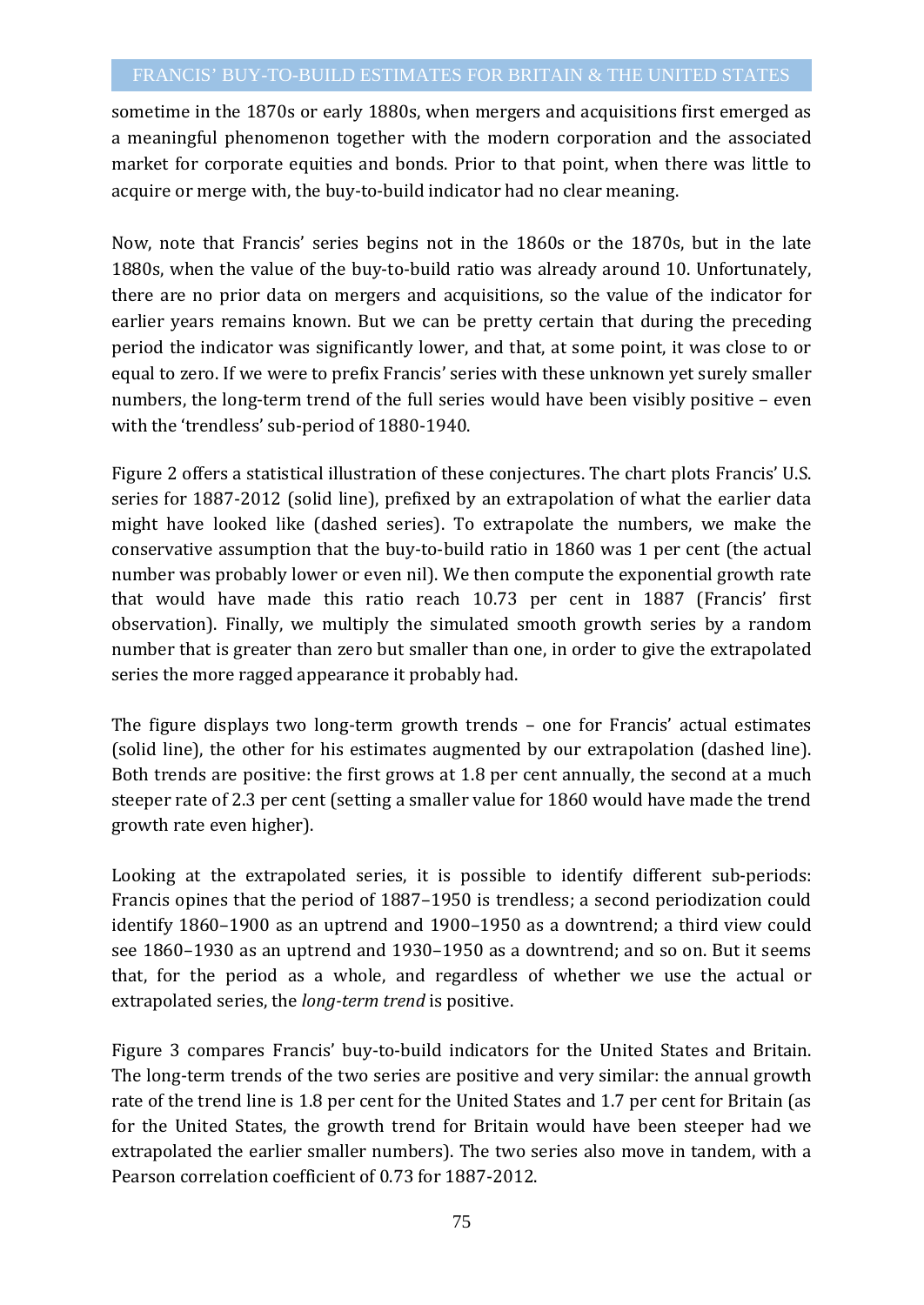

Figure 2 **Francis' U.S. Buy-to-Build Indicator Extrapolated**

NOTE: Data for 1860-1886 are extrapolated in three steps. (1) Set the start value for 1860=1 and the end value for 1887=10.73 (actual value). (2) Impute the 26 missing individual observations for 1861–1886 using a compounded growth factor of 10.731/27=1.092. (3) Multiply the imputed observations by a random number 0<*n*<1 to generate a more realistic-looking series. Time trend lines are derived by regressing the log of the series against time and a constant and computing the exponential function of the predicted values. The last data points are for 2012.

SOURCE: Joseph Francis, 'The Buy-to-Build Indicator: New Estimates for Britain and the United States'; Jonathan Nitzan and Shimshon Bichler, *[Capital as Power. A Study of Order and](http://bnarchives.yorku.ca/259/)  [Creorder](http://bnarchives.yorku.ca/259/)*, London & New York, Routledge, 2009.

A similar picture emerges from Figure 4, which plots Francis' stagflation indicators for the two countries. Here, too, there is a tight correlation: 0.69 for 1890-2012. (Note that the stagflation indicator measures deviations from trend, so a value of zero represents the average rate of stagflation for the period.[2](#page-3-0))

-

<span id="page-3-0"></span><sup>2</sup> Jonathan Nitzan, ['Regimes of Differential Accumulation: Mergers, Stagflation and the Logic of Globalization',](http://bnarchives.yorku.ca/3/) *Review of International Political Economy* 8 (2): Section 9; Jonathan Nitzan and Shimshon Bichler, *[The Global Political](http://bnarchives.yorku.ca/8/)  [Economy of Israel](http://bnarchives.yorku.ca/8/)*, London: Pluto Press, 2002, pp. 72-3.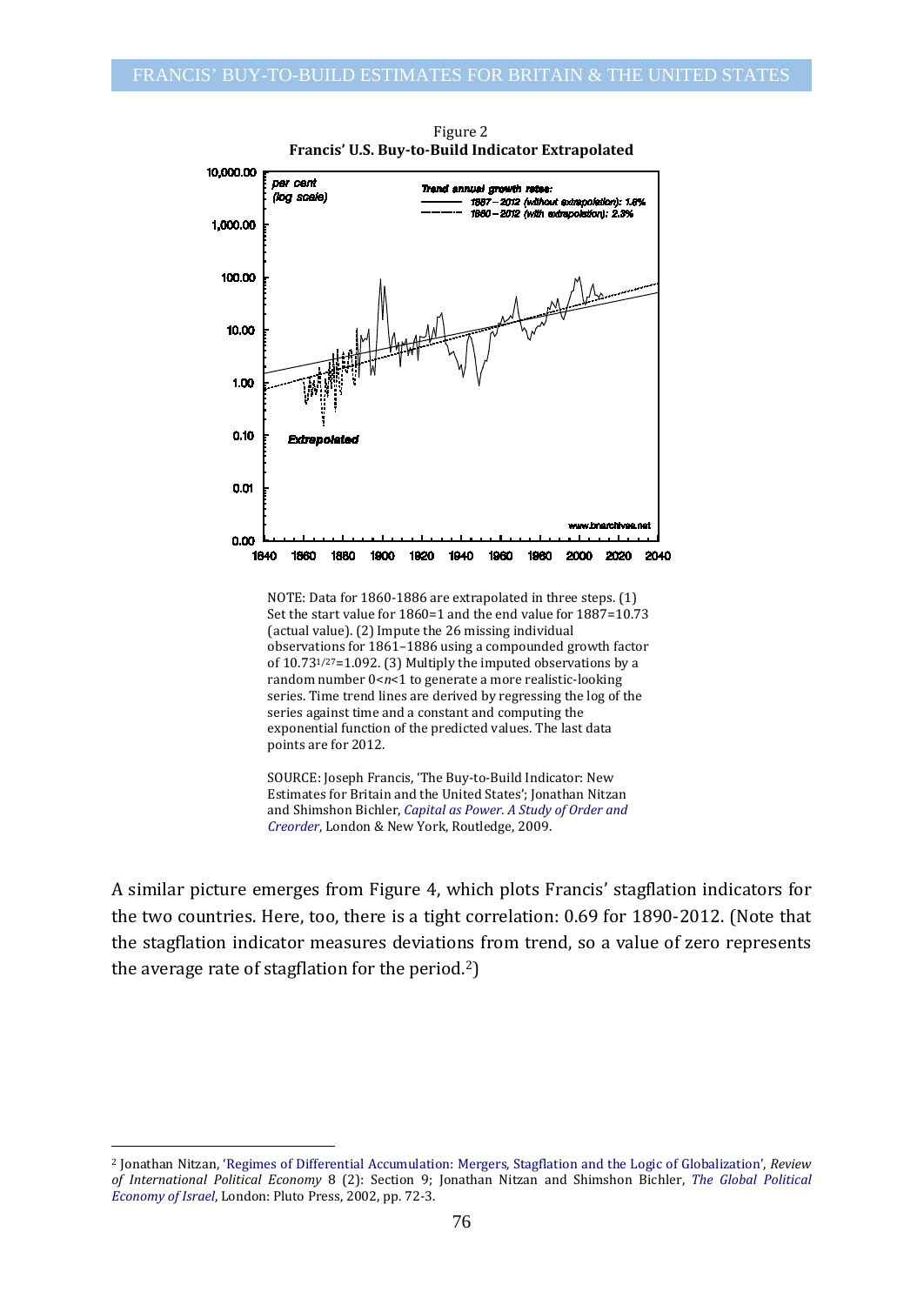

Figure 3 **Francis' Buy-to-Build Estimates**

NOTE: Time trend lines are derived by regressing the log of the series against time and a constant and computing the exponential function of the predicted values. The last data points are for 2012.

SOURCE: Joseph Francis, 'The Buy-to-Build Indicator: New Estimates for Britain and the United States'.



Figure 4 **Francis' Stagflation Estimates**

NOTE: The last data points are for 2012.

SOURCE: Joseph Francis, 'The Buy-to-Build Indicator: New Estimates for Britain and the United States'.